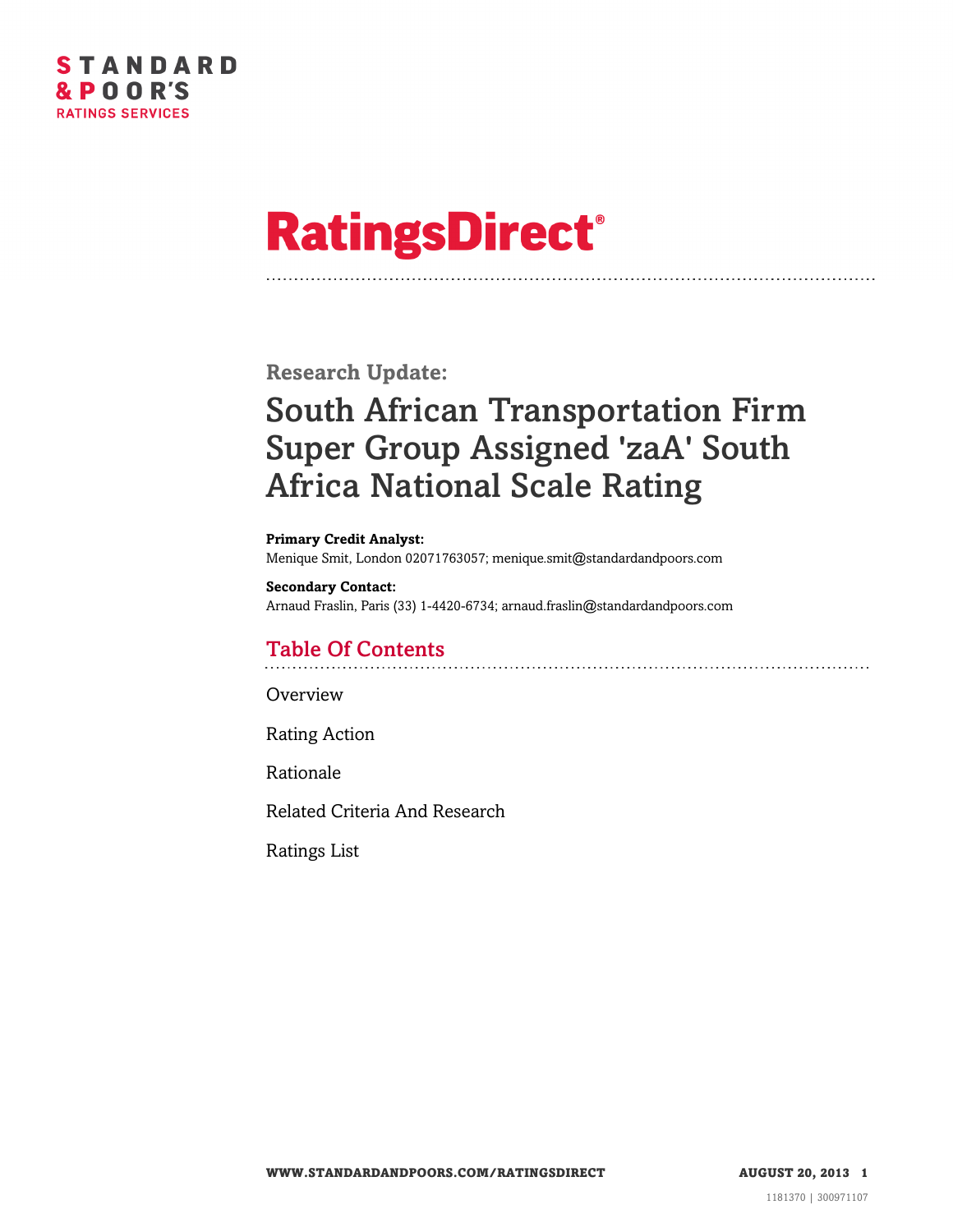#### **Research Update:**

## South African Transportation Firm Super Group Assigned 'zaA' South Africa National Scale Rating

#### <span id="page-1-0"></span>**Overview**

- We assess South Africa-based transportation firm Super Group Ltd. as having a "fair" business risk profile and an "intermediate" financial risk profile.
- Super Group benefits from strong growth opportunities in the South African logistics services market and resilient operating margins. At the same time, Super Group has weak geographic diversification, being largely dependent on South Africa for revenue and profit generation.
- <span id="page-1-1"></span>• We are assigning our 'zaA' long-term South Africa national scale rating to Super Group.

#### Rating Action

On Aug. 20, 2013, Standard and Poor's Rating Services assigned its 'zaA' long-term South Africa national scale credit rating to South Africa-based transportation firm Super Group Ltd.

#### <span id="page-1-2"></span>Rationale

The rating on Super Group reflects our assessment of the group's "fair" business risk profile and "intermediate" financial risk profile, as our criteria define these terms.

Super Group's "fair" business risk profile reflects the group's exposure to the logistics services markets, which we view as highly cyclical, fragmented, and competitive. Despite some consolidation, logistics services markets in South Africa remain characterized by a large number of small to midsize companies and several global companies with greater financial resources than Super Group. Barriers to entry in this market arise from the need for both an extensive network and information technology solutions, and the complexity of services provided. Nevertheless, customers can switch contracts relatively easily. Bidding for contracts is therefore competitive, which can hurt logistics services providers' prices and margins, in our view.

These constraints are partly mitigated by the relatively strong underlying growth fundamentals of the logistics services industry in South Africa, driven by globalization and the trend for governments and corporates to outsource their logistics and fleet management needs. In our opinion, Super Group's supply chain business is still relatively small, but has the potential to expand further into new end markets.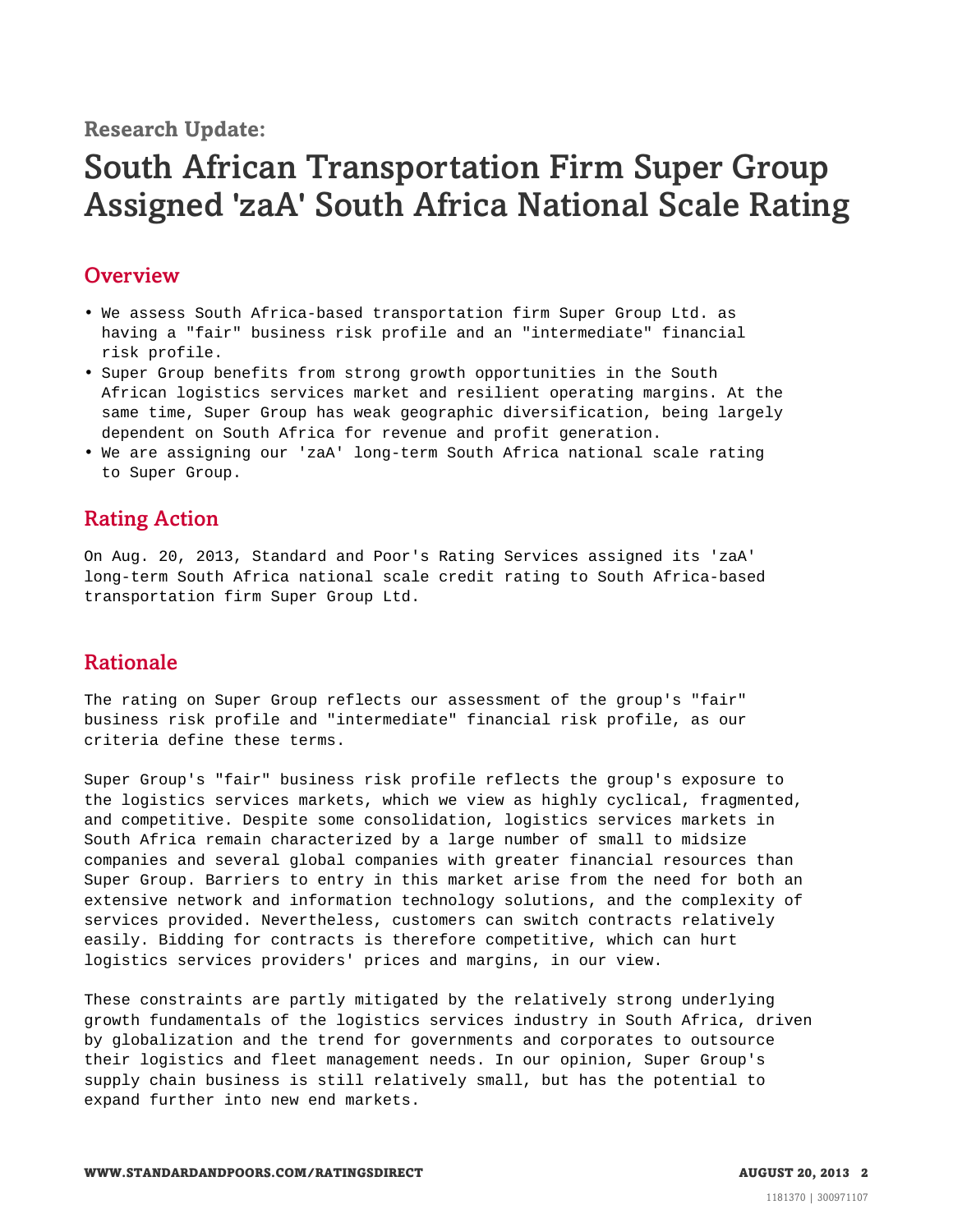*Research Update: South African Transportation Firm Super Group Assigned 'zaA' South Africa National Scale Rating*

We see Super Group's relative lack of geographic diversity as a weakness compared to larger, global players. Super Group generated about 14% of revenues outside South Africa in 2012, which only slightly mitigates home market cyclicality. Nevertheless, we consider that Super Group's service mix provides some degree of diversification. In 2012, the fleet solutions business generated about 58% of Super Group's operating profit, the supply chain division about 32%, and the dealership division about 10%. In our opinion, Super Group has demonstrated resilient operating margins in tough market conditions, which is a key supporting factor for its business risk profile. Super Group's average EBITDA margin over the past three years has been about 15%, which compares favorably with its rated peers in the transportation industry. We believe that this is in part due to Super Group's ability to pass on inflation to its customers.

We consider that country risk is one of the principal constraints on Super Group's business risk profile. At present, the group primarily operates in South Africa (foreign currency rating: BBB/Negative/A-2) where we consider that a weak business and investment climate may drag on economic growth, while social pressures could have negative implications for the country's medium-term political, economic, and fiscal landscape.

Super Group's "intermediate" financial risk profile reflects our estimate that the group's Standard & Poor's-adjusted debt to EBITDA will be about 1.9x in 2013, before gradually declining over the next couple of years. This ratio is based on our estimation of adjusted debt of about South African rand (ZAR) 2.9 billion at year-end June 30, 2013. We add to Super Group's balance sheet debt the present value of operating lease commitments of about ZAR680 million. We anticipate that funds from operations (FFO) to fully adjusted debt will be about 40% in 2013, a level we consider commensurate with the 'zaA' rating. Our analysis does not take into account any aggressive shareholder distributions.

Under our base-case operating scenario, we anticipate about 14% revenue growth in 2013, mainly attributable to recent acquisitions boosting revenues in the group's supply chain division. Super Group is currently in the latter stages of a turnaround strategy following its restructuring in 2009, and we believe that acquisitions will form an integral part of the group's expansion over the next couple of years. We forecast that Super Group's adjusted EBITDA margin will remain resilient, at about 13%-14% in 2013, and that the group will remain free operating cash flow positive over the next couple of years.

We could raise the rating on Super Group if its revenues and profitability grow significantly, thanks to potential acquisitions and/or new contract wins. We consider adjusted FFO to debt of more than 45%, on a sustainable basis, to be commensurate with a 'zaA+' rating, all other things being equal.

We could lower the rating if Super Group's liquidity position deteriorates significantly as a result of weaker operating performance and/or cash flow generation than we anticipate, sizable debt-funded acquisitions, or aggressive shareholder distributions. We consider adjusted FFO to debt of less than 35%,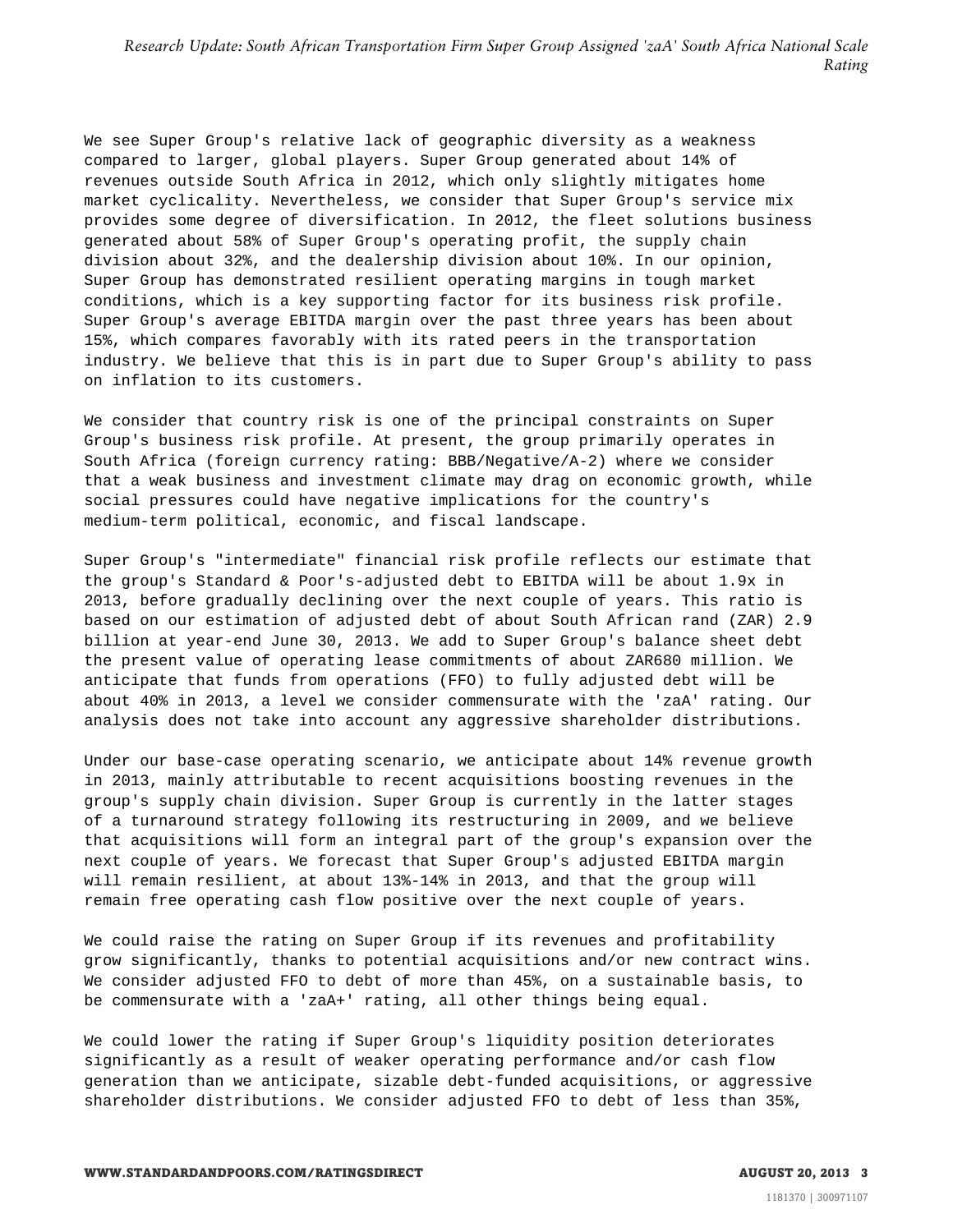on a sustainable basis, to be commensurate with a 'zaA-' rating, all other things being equal.

#### Liquidity

We assess Super Group's liquidity as "adequate" under our criteria. We calculate that liquidity sources should cover liquidity uses by about 1.4x over the next 12 months.

For the next 12 months, we expect total sources of liquidity to amount to about ZAR3 billion, comprising:

- ZAR1.5 million of cash and cash equivalents. We deduct about ZAR420 million from the ZAR1.9 million of cash on the balance sheet on June 30, 2013, to account for cash tied up in operations.
- ZAR100 million of availability under a committed revolving credit facility and full availability under a ZAR60 million general banking facility. In line with our criteria, we exclude credit facilities expiring within a 12-month period.
- Our forecast of about ZAR1.4 billion of reported FFO in the next 12 months.

We expect liquidity uses over the next 12 months of approximately ZAR2.1 billion, comprising:

- ZAR565 million of scheduled debt repayments.
- ZAR617 million of capital expenditure.
- Acquisitions and share repurchases of up to ZAR500 million and ZAR100 million, respectively, although we believe these amounts are discretionary.
- Working capital outflows of about ZAR335 million.

We understand that the general banking facility documentation includes minimum capital adequacy and net interest coverage ratios, to be tested quarterly. We anticipate that headroom under these covenants will remain adequate and that the group will be able to meet its cash needs with internally generated funds.

#### <span id="page-3-0"></span>Related Criteria And Research

- Management And Governance Credit Factors For Corporate Entities And Insurers, Nov. 13, 2012
- Methodology: Business Risk/Financial Risk Matrix Expanded, Sept. 18, 2012
- Methodology And Assumptions: Liquidity Descriptors For Global Corporate Issuers, Sept. 28, 2011
- 2008 Corporate Criteria: Analytical Methodology, April 15, 2008
- 2008 Corporate Criteria: Ratios And Adjustments, April 15, 2008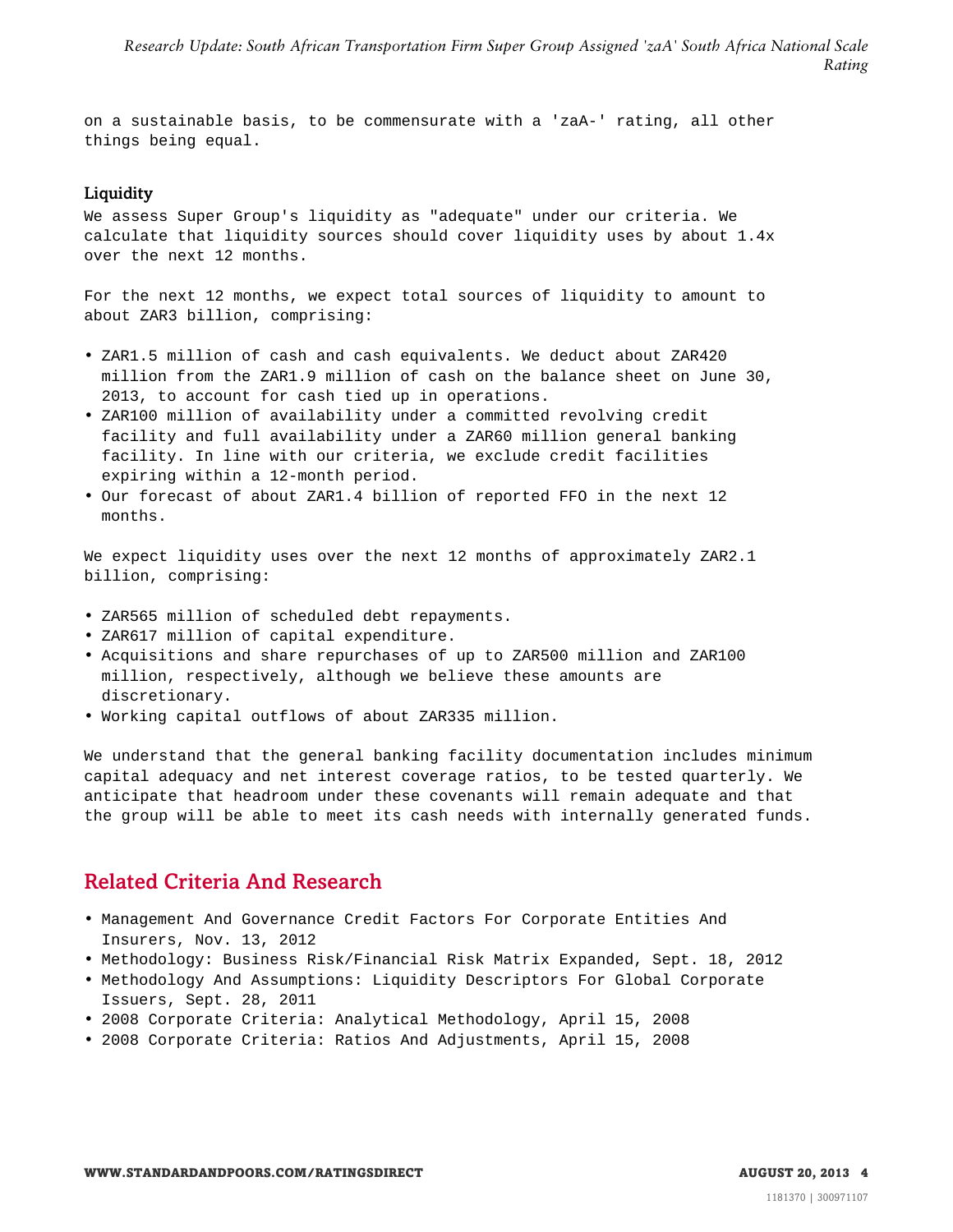### <span id="page-4-0"></span>Ratings List

New Rating

Super Group Ltd. Corporate Credit Rating South Africa National Scale zaA

#### **Additional Contact:**

Industrial Ratings Europe; Corporate\_Admin\_London@standardandpoors.com

Complete ratings information is available to subscribers of RatingsDirect at www.globalcreditportal.com and at spcapitaliq.com. All ratings affected by this rating action can be found on Standard & Poor's public Web site at www.standardandpoors.com. Use the Ratings search box located in the left column. Alternatively, call one of the following Standard & Poor's numbers: Client Support Europe (44) 20-7176-7176; London Press Office (44) 20-7176-3605; Paris (33) 1-4420-6708; Frankfurt (49) 69-33-999-225; Stockholm (46) 8-440-5914; or Moscow 7 (495) 783-4009.